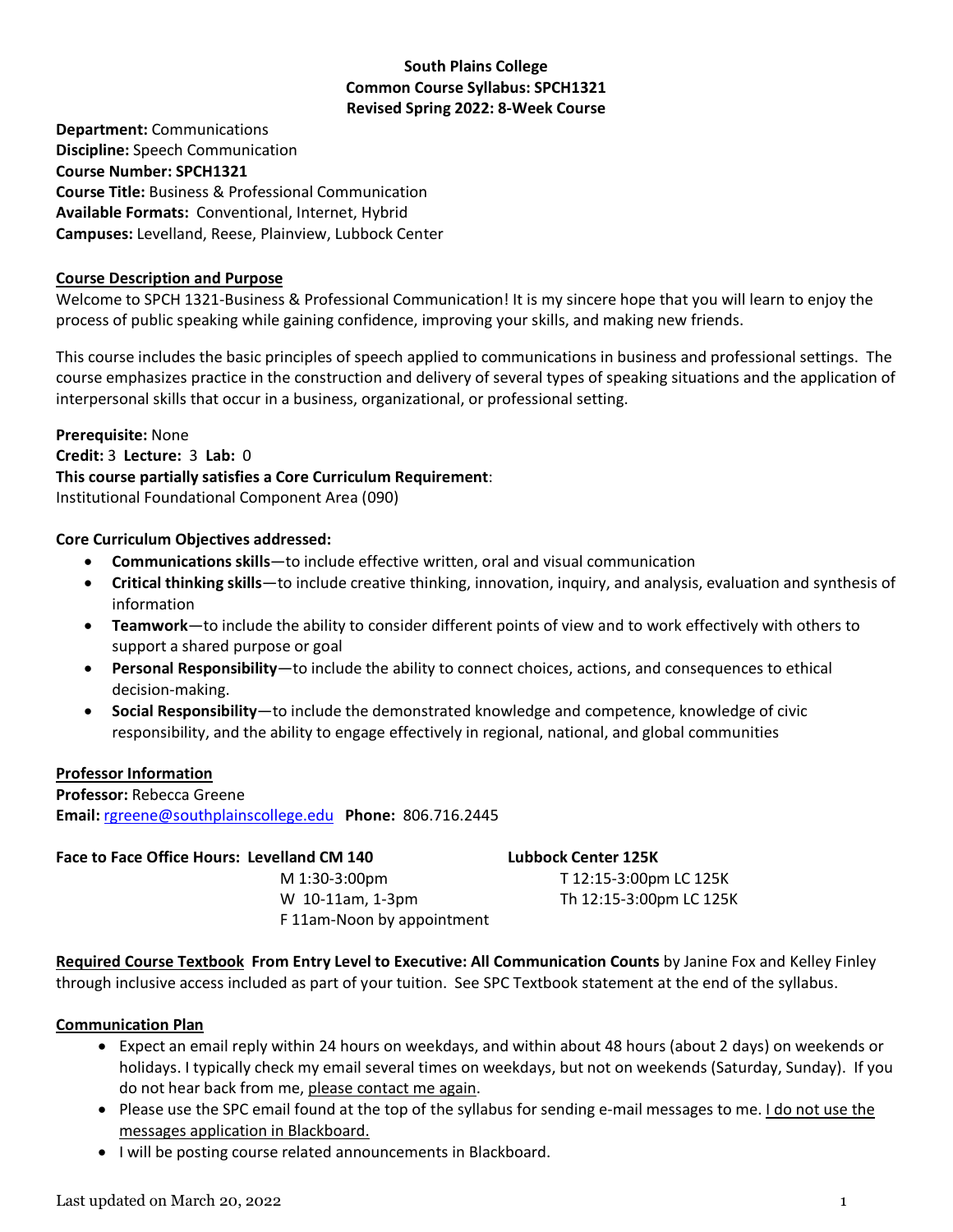• Please feel free to ask me questions AFTER you have read the relevant course information and/or watched the video if there is one. I cannot personally give instructions to each student, but I am **happy** to answer questions you have AFTER you have prepared by reading and/or watching. If it is obvious you have not read/watched, I will refer you to the correct place to get the answer.

### **Technical Requirements**

- Desktop or laptop computer
- High-speed internet access **This is ESSENTIAL.** If we cannot hear or see you during your speech, I must take points off for that. I cannot give points for something I cannot see or hear.
- SPC E-mail (you MUST check it, or forward it to the account you do check)
- Microsoft Office (**Mac users**, convert your files to .pdf or .docx documents before submitting)
- Adobe Reader (download from **Adobe.com**)
- Audio and video capabilities (for watching and listening to course content)
- Web camera and microphone (for video conferencing and recording vlogs)
- Blackboard system requirements
- [Zoom system requirements](https://support.zoom.us/hc/en-us/articles/201362023-Zoom-system-requirements-Windows-macOS-Linux)

### **Recommended Course Materials**

- A USB headset with microphone or headphones (for video conferencing)
- Digital video recording equipment capable of recording up to 10 minutes of video footage

### **Course Outcomes**

Upon completion of this course, the student should be able to demonstrate proficiency in the following areas:

- 1. **Communication Process:** Understand and apply the communication process.
- 2. **Communication Systems and Cultures:** Develop an awareness and understanding of communication systems and cultures.
- 3. **Verbal Communication:** Identify, prepare, and deliver clear messages and presentations.
- 4. **Nonverbal Communication:** Understand, define, utilize, and interpret distinct categories of nonverbal communication.
- 5. **Listening:** Understand the causes of poor listening and realize the organizational and personal benefits of active listening.
- 6. **Interviewing:** Identify distinct types of interviews, evaluate effective interview skills, prepare job interview documents, and conduct an effective information gathering interview.
- 7. **Small Groups:** Identify the characteristics of small groups, identify the steps used for problem solving, and understand leadership tasks as well as functional and dysfunctional team behaviors.
- 8. **Public Speaking:** Successfully prepare and deliver multiple credible, confident presentations. Evaluate the speaking skill and content of other speakers.

# **Course Requirements for Students**

- 1. To read the information assigned; you will be tested on this material, in addition to class lecture/discussion materials on scheduled exams.
- 2. To take thorough notes and study all lecture material, informational handouts, and assigned readings.
- 3. To actively participate in class discussions and group activities.
- 4. To show maturity and professionalism in preparation of assignments and in classroom behavior.
- 5. To show courteousness to fellow classmates/speakers.
- 6. To initiate consultations with the instructor whenever assistance is needed regarding class assignments.
- 7. To appropriately cite information obtained from other sources, both in written and verbal formats. Please refer to the academic honesty section below for further details.
- 8. To initiate withdrawal from the course if absences become excessive.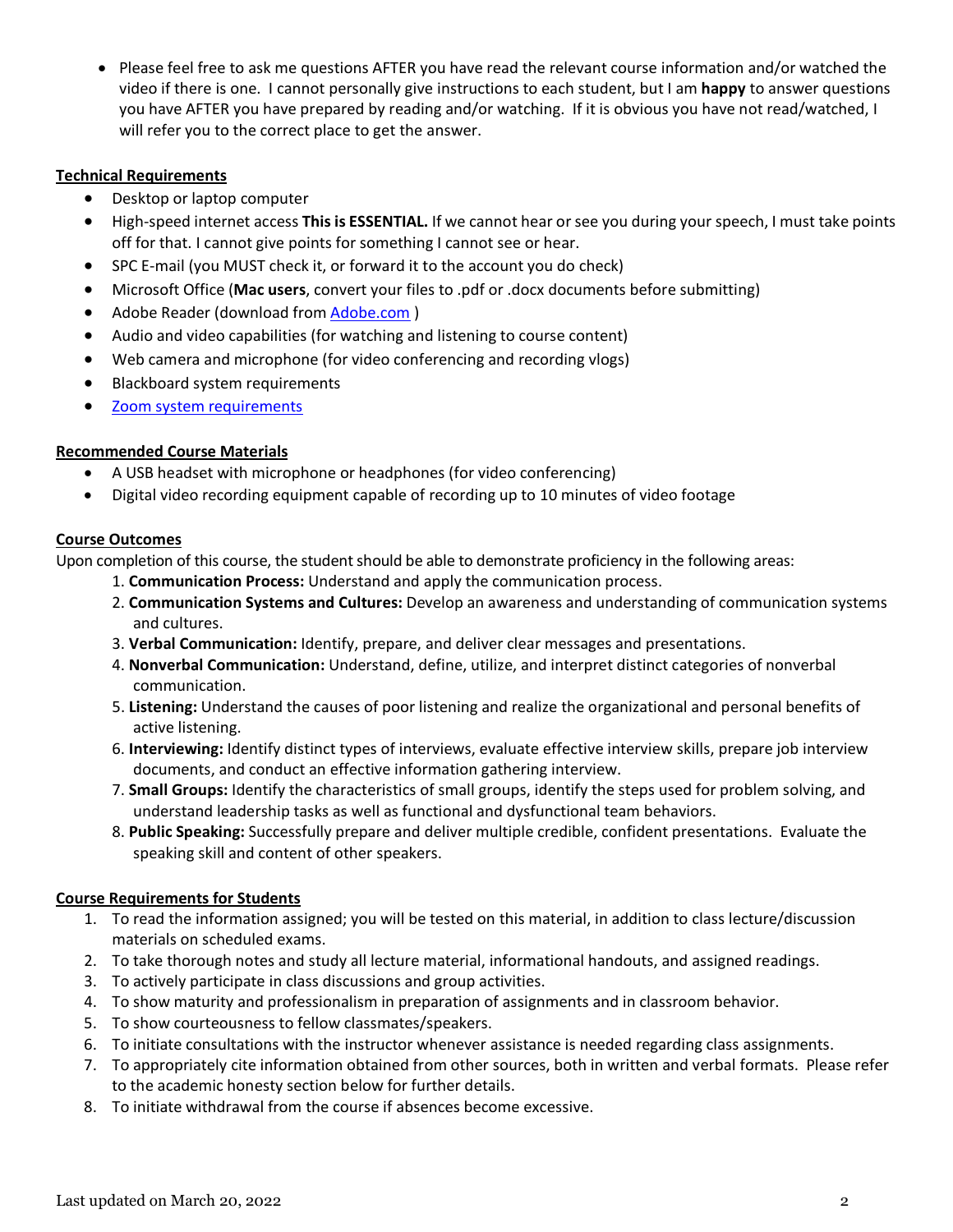# **Student Code of Conduct Policy**

Any successful learning experience requires mutual respect on the part of the student and the instructor. Neither instructor nor student should be subject to others' behavior that is rude, disruptive, intimidating, aggressive, or demeaning. Student conduct that disrupts the learning process or is deemed disrespectful or threatening will not be tolerated and may lead to disciplinary action and/or removal from class.

## **Plagiarism and Cheating**

Students are expected to do their own work on all outlines, quizzes, presentations, examinations, and papers. Failure to comply with this policy will result in an F for the assignment and can result in an F for the course if circumstances warrant.

Plagiarism violations include, but are not limited to, the following:

- 1. Turning in an outline or paper that has been purchased, borrowed, or downloaded from another student, an online term paper site, or a mail order term paper mill.
- 2. Cutting and pasting together information from books, articles, other papers, or online sites without providing proper documentation.
- 3. Using direct quotations (three or more words) from a source without showing them to be direct quotations and citing them; or
- 4. Missing in-text or verbal citations.

Cheating violations include, but are not limited to, the following

- 1. Obtaining an examination by stealing or collusion.
- 2. Discovering the content of an examination before it is given.
- 3. Using an unauthorized source of information (notes, textbook, text messaging, internet, apps) during an examination: **I expect you to use notes and the textbook for quizzes.**
- 4. Entering an office or building to obtain unfair advantage.
- 5. Taking an examination for another.
- 6. Altering grade records.
- 7. Copying another's work during an examination or on a homework assignment.
- 8. Taking pictures of a test, test answers, or someone else's paper.

### **Course Organization**

This course is organized into Modules. You can access the Module Folders by clicking on the Course Content link on the Course Menu in Blackboard. Module folders will contain a combination of reading assignments, lecture videos or screencasts, links to additional readings and/or video material, and other content that will help you understand the focus of that Module. Additionally, there will be various assessments included in each Module, such as quizzes, learning activities, major assignments discussion boards and comments, video conferences, speeches, and peer and selfevaluations. Check the course schedule to see the specific assessments included in each Module and specific due dates for each assessment.

You can access your grades on the Blackboard Course Menu (My Grades). Grades will be posted after the due date and after all assignments have been graded. Speech Grading Rubrics will be made available to you when speeches are assigned so that you can prepare for my assessment methods.

Your final grade will be determined as follows:

- To earn an A, you need 89.5%
- To earn a B, you need 79.5%
- To earn a C, you need 69.5%
- To earn a D, you need 59.5%
- If your percentage is 59.4 or less, you will earn an F

If you have questions about or are concerned about a specific grade you earned, you will need to email me or visit me in virtual or face-to-face office hours to discuss the grade. If you want to appeal a grade you earned on a specific assignment, you have one week after the grade has been posted in Blackboard to approach your instructor about your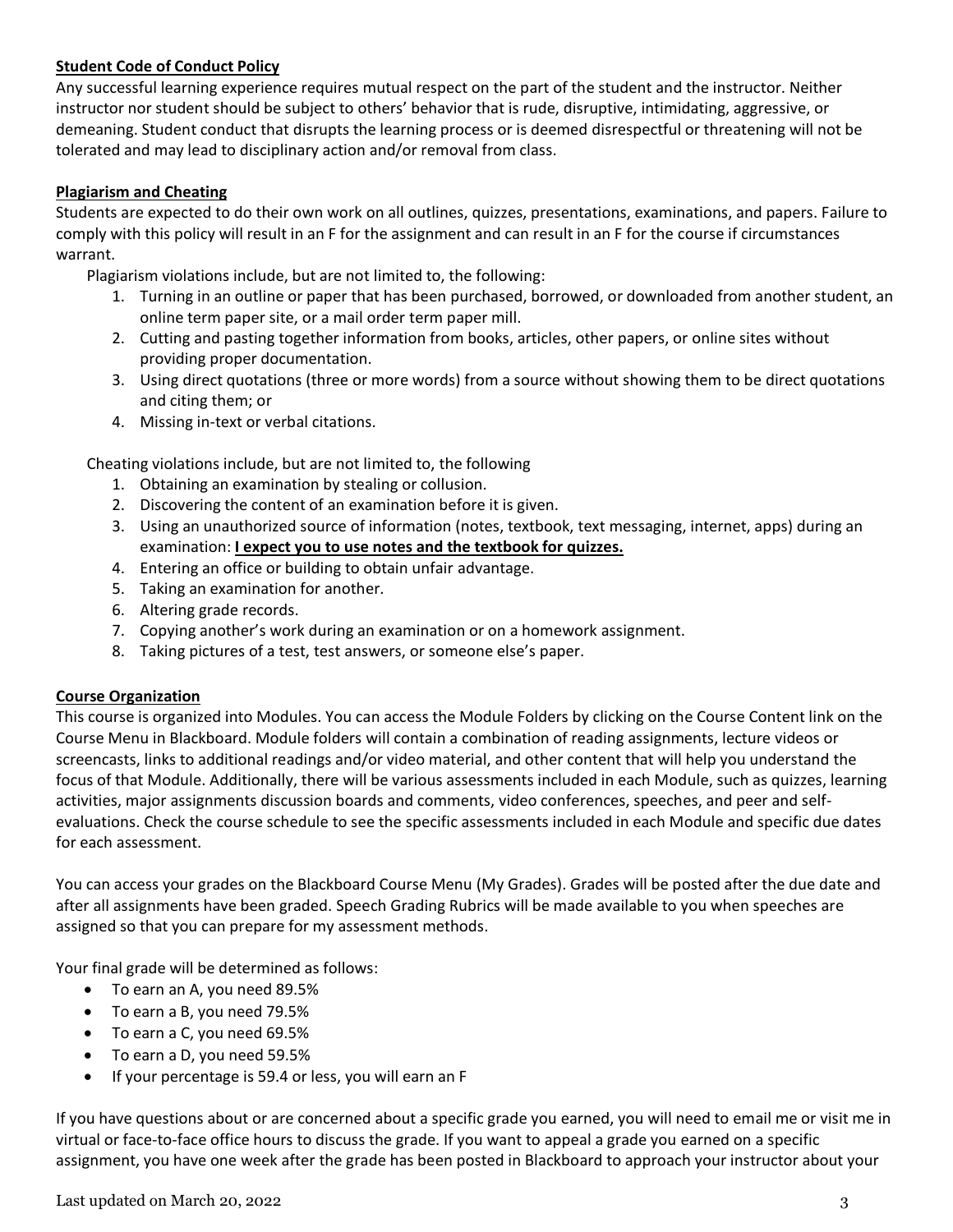questions or concerns. After one week, I will consider the matter closed. When you approach me after viewing your grade, you are expected to have revisited the assignment or speech description, the grading rubric, and the feedback provided to you by me.

### **Assignment Submissions**

You will submit all assignments through their designated submission link in Blackboard. On the first submission, you may have some questions. I have a video that shows how to submit assignments. I usually allow unlimited submission attempts so if it does not work the first time, you can just try again. If you repeatedly submit your assignment in the wrong place or just email it to me, I will deduct 5 points from the assignment.

You are required to title your assignments in the following format: **Lastname\_Firstname\_Assignmentname.docx**  Example: Greene\_Rebecca\_PeerFeedback.docx

All text document files should be submitted as .docx or .pdf files. I will ask you **once** to convert a .pages or other file to a .pdf file, and after that incorrect file types will receive a 0.

### **Grade Distribution BOLD items are major assignments.**

| Participation/Activities         | 15%-all participation points averaged |
|----------------------------------|---------------------------------------|
| Quizzes                          | 10%-all quiz scores averaged          |
| Test 1                           | 7%-100 points                         |
| Test 2                           | 8%-100 points                         |
| Test 3                           | 10%-100 points                        |
| <b>Resume Assignment</b>         | 10%-100 points                        |
| <b>Career Research Interview</b> | 10%-100 points                        |
| <b>Informative Presentation</b>  | 10%-100 points                        |
| <b>Persuasive Presentation</b>   | 10%-100 points                        |
| <b>Group Project</b>             | 10%-100 points                        |

### **Course Work**

- 1. **Presentations** You will deliver two major speeches in the course. More information about speech purposes and topics, instructions, and assessment methods will be included in the Modules. Below you will find basic information about each speech.
	- The Informative Speech will be delivered to your audience in real-time in the Informative Speech Video Conference.
	- The Persuasive Speech will be delivered to your audience in real-time in the Persuasive Speech Video Conference. Additionally, this speech will require you to use a PowerPoint Presentation.
	- Missing 2 of your speeches during your selected video conference time will result in being dropped from the course or earning an F. This is a speech class. If you never present a speech, you cannot pass this class.
	- If you miss your video conference, it is ideal if you let me know in advance. You MUST email me and ask when you may make up your speech. You must present it live. DO NOT record your speech and send me a link. It will not be graded.

You must be an attentive audience member for presentations given during your scheduled group time, and you must complete all speeches to pass this course. Points will be deducted from your presentation if you are late, not ready when it is your turn to speak, and/or not an attentive and respectful audience member. The speech assignments are explained in the Assignments section of Blackboard. Additional information can be found within the Module folders for the corresponding chapters.

- 2. **Peer and Self-Evaluations** You will complete peer evaluations and self-evaluations. These evaluations will give you the opportunity to reflect on your own speeches and the speeches of your group members.
- 3. **Module Quizzes** You will take Module quizzes based on chapter and supplemental readings, lecture videos, and any other supplemental material presented in each Module.
- 4. **Learning Participation &Activities** You will complete learning activities designed to help you apply course material and prepare for your upcoming speeches.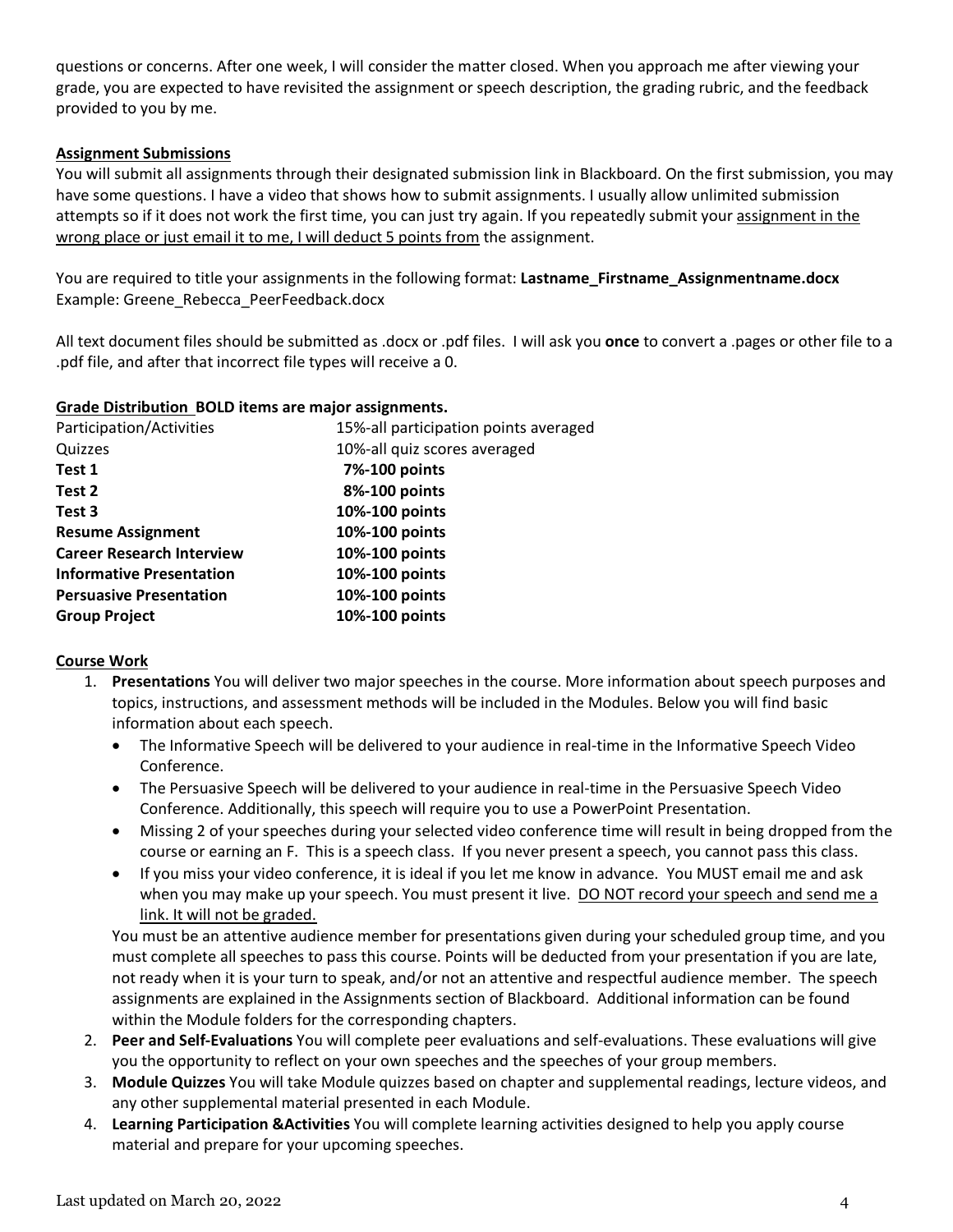- 5. **Vlog Entries and Vlog Group Comments** You will create 1-minute vlogs (Video Blogs) related to course and Module material. These vlog entries will require you to summarize content, apply content to your personal life, reflect on your experiences in the course, practice skills taught in the course, and ask questions of your group members. Additionally, you will respond to the questions posed in the vlog entries of your group members.
- 6. **Career Research Interview You** will find a professional in a job you would like to have 5-10 years after finishing your education. You will interview the professional about that career. You may either audio record the interview or do a short, videoed presentation about what you learned in your interview.
- 7. **Group Project** You will be assigned a group and together you will use multimedia and create an infographic project OR a short video file project.
- 8. **Exams** There will be 3 major exams during the course.

#### **Attendance & Late Work**

## **Video Conferences**

Video Conferences in which you will deliver synchronous speeches are mandatory. Because our meeting times are scheduled, **ONLY in case of an emergency will you be allowed to make-up ONE speech. You MUST contact me via email or Remind BEFORE the video conference starts to let me know you will not be able to attend.** You must provide documentation of the emergency. If you miss more than 1 video conference, you will be dropped from this class. Lack of preparation does not count as an emergency. The instructor determines the date/time of the makeup and it will result in a deduction of points of 20 pts. You must present it live. DO NOT record your speech and send me a link. It will not be graded.

## **Late Work Policy**

Module quizzes, learning activities, discussions, vlogs/comments, speech uploads, and peer and self-evaluations are due by 11:59pm Central Standard Time on the due date listed on the Course Schedule. Late work will not be accepted. The only exception that will be made will be for extended illnesses or a death in the family. In such instances, you must submit verifiable and official documentation to your instructor (e.g., a doctor's note indicating an extended illness or extenuating circumstance). Technological issues are not an excuse for late work. Do your assignments, quizzes, and speeches early to ensure you have time for any issues that might arise.

### **Non-Completion of Online Work**

You will be dropped if you fail to complete all assignments in 2 or more Modules of class. The Modules do not need to be sequential to be dropped. Students who enroll in a course but have "Never Attended" by the official census date, as reported by the faculty member, will be administratively dropped by the Office of Admissions and Records.

### **Computer Crash**

Not having a working computer or a crashed computer during the semester will not be considered as an acceptable reason for not completing course activities at a scheduled time. **Tip:** Identify a second computer before the semester begins, that you can use when/if your personal computer crashes.

### **Server Problems**

When the Blackboard server needs downtime for maintenance, the Blackboard administrator will post an announcement in your course informing the time and date. If the server experiences unforeseen problems your course instructor will send an email.

### **Lost/Corrupt/Disappeared Files**

You must keep/save a copy of every project/assignment on an external disk or personal computer. In the event of any kind of failure (e.g., Blackboard server crash or virus infection, students own computer crashes, loss of files in cyberspace, etc.) or any contradictions/problems, I may/will request you to resubmit the files. In other words, if you submit a document to me, and I do not receive it (lost in cyberspace) or it is corrupted when I open it, you need to resend it to me, corrected, with little or no "downtime" regarding the timeline for submission.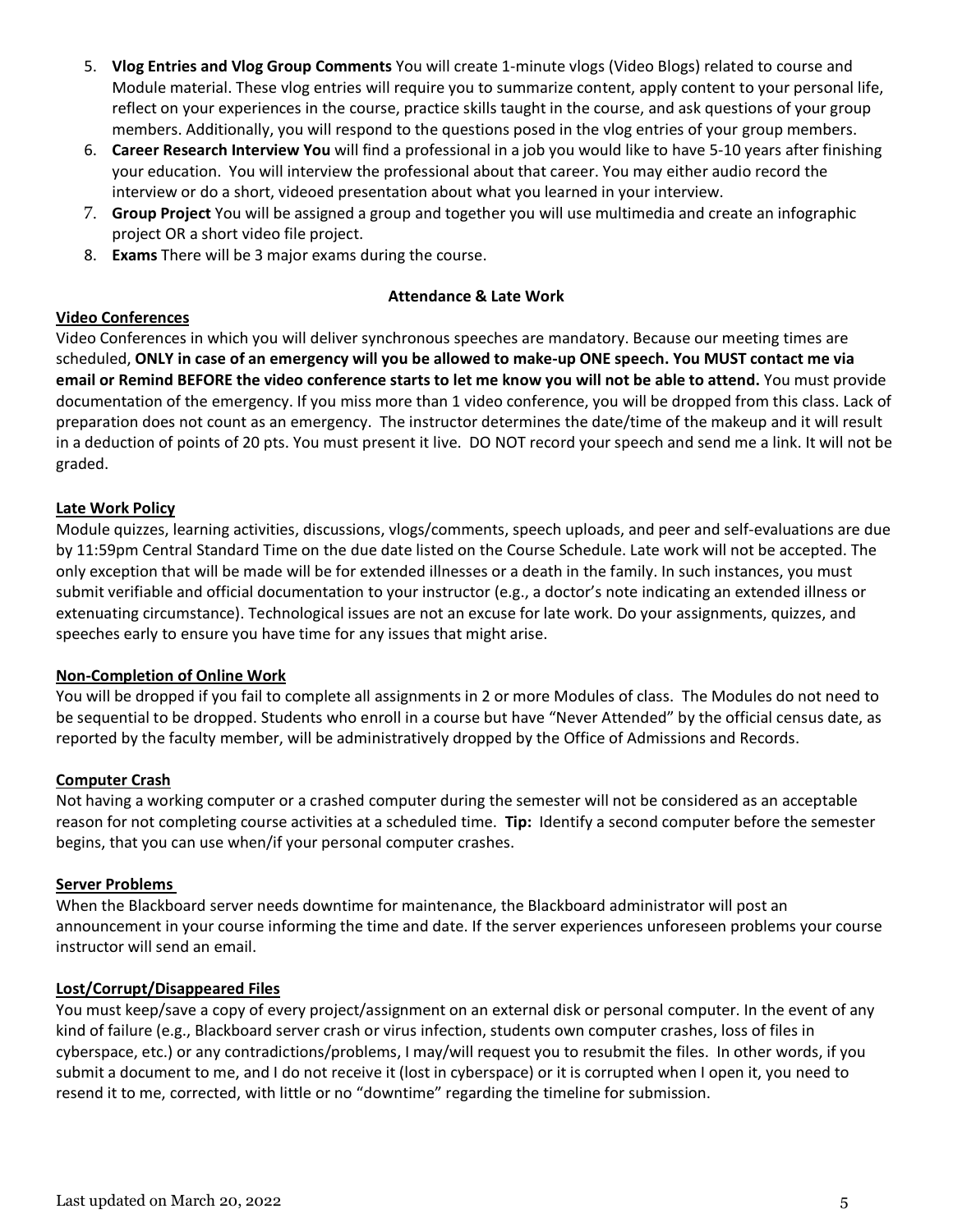### **Professor Expectations of the Student**

- You are expected to log into the Blackboard course **every weekday** to be aware of announcements/reminders and to pace your progress in the course.
- Higher institutions recommend that students plan to spend 2-3 hours of outside study for every 1 hour of inclass time. For an online 3 credit-hour 8-week class, that means a total time investment of 18-24 hours per week. This is a time investment! Make sure you have the time.
- Online course activities promote learning and the creation of a learning community, so they are encouraged and expected.
- You will video conference from ONE location per conference. You will NOT video conference in a moving car, especially IF YOU ARE DRIVING. It is dangerous, it is unprofessional, and the connection will often have issues. I may disconnect you from the video conference if you connect in a moving car. You will be counted absent from the Video Conference if you connect from a moving vehicle that you are driving.
- Students are expected to maintain an online environment conducive to learning, which includes "netiquette" **(Internet etiquette).**
	- $\circ$  Ensure that your e-mail messages, discussion or group video blog postings, and other electronic communications are thoughtful.
	- o Be concise and clear.
	- o Diverse opinions are welcome in this course, and you are expected to demonstrate an open mind and courtesy when responding to the thoughts and ideas of others. If you disagree with someone, respond with respect.
	- $\circ$  I encourage you to read written responses out loud BEFORE you post them. I often catch my own awkward phrasing and other mistakes when I read my written words out loud BEFORE I hit send/submit.
	- $\circ$  To my knowledge I have not had this happen yet, but if you are cyberbullied by anyone in our class, please let me know immediately! It is my responsibility to make sure you feel safe and respected by me and your classmates. I take that responsibility seriously.

# **Course and Technical Help**

Please call or e-mail me if you have course-related questions. I am here to guide you through the course. I will try to respond to calls and e-mails within 24 hours during the week and 48 hours (about 2 days) on the weekend. If you do not hear from me within that time, please contact me again.

Be aware that the Instructional Technology office and Blackboard both recommend using a browser other than Internet Explorer when using Blackboard.

Please realize that this is not a computer class, so our content is business and professional communication, not Windows or Word processing. I can answer any questions about the course content or assignments, but I will be no help with technical problems.

# **Blackboard Support**

For Blackboard support you make refer to the following resources:

- 1. When you log into Blackboard (BB), at the very top of the page, you will see a question mark icon with the word help next to it. Click on that icon.
- 2. You may also contact

Secretary to the Director of Instructional Technology Ext. 2180 Direct: 806-716-2180 [blackboard@southplainscollege.edu](mailto:jetucker@southplainscollege.edu)

### **Diversity Statement**

In this class, the teacher will establish and support an environment that values and nurtures individual and group differences and encourages engagement and interaction. Understanding and respecting multiple experiences and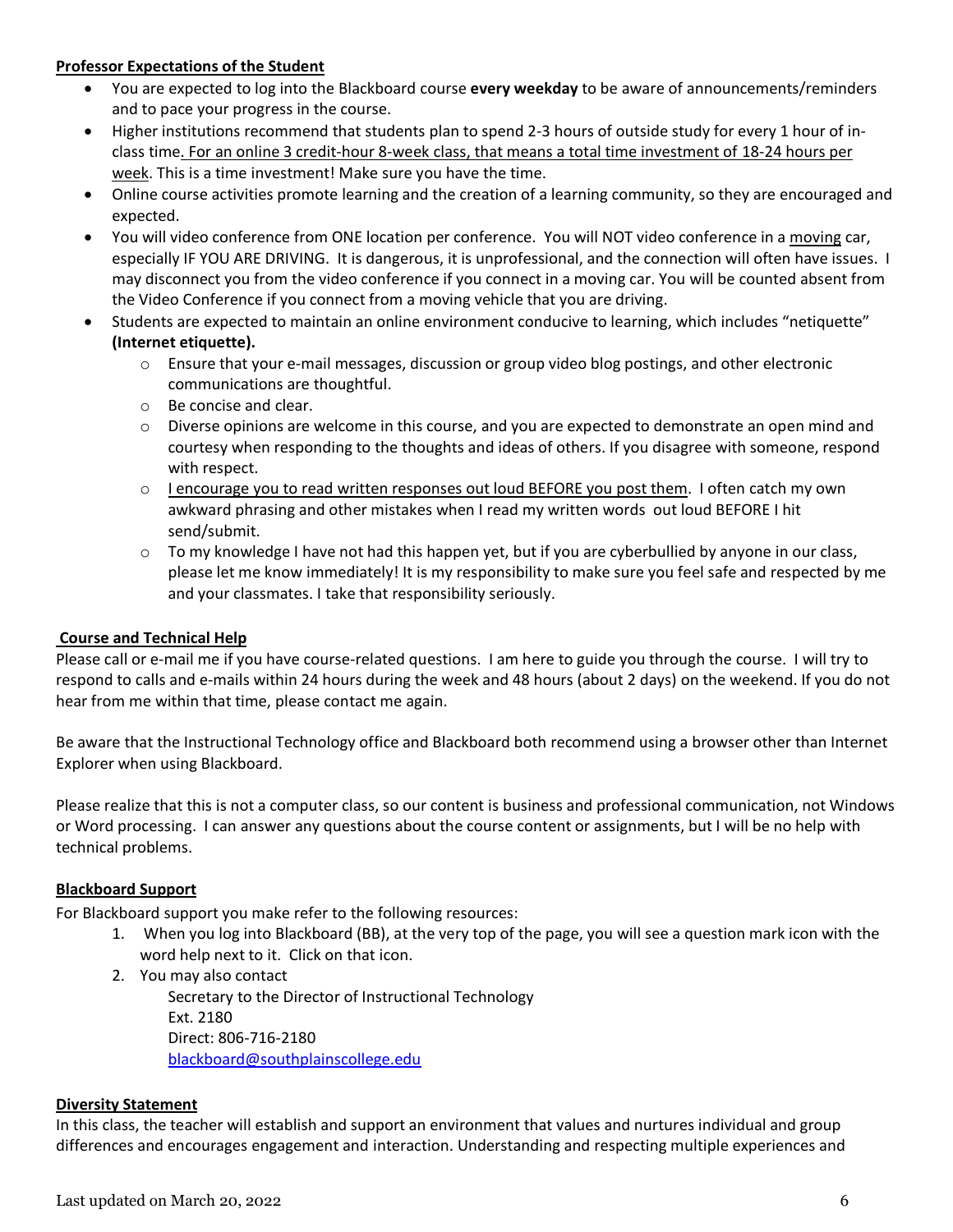perspectives will serve to challenge and stimulate all of us to learn about others and the unique ways we experience the world. By promoting diversity and intellectual exchange, we will not only mirror society as it is, but also model society as it can and should be.

## **ADA Statement**

Students with disabilities, including but not limited to physical, psychiatric, or learning disabilities, who wish to request accommodations in this class should notify the Disability Services Office early in the semester so that the appropriate arrangements may be made. In accordance with federal law, a student requesting accommodations must provide acceptable documentation of his/her disability to the Disability Services Office. For more information, call or visit the Disability Services Office at Levelland (Student Health & Wellness Office) 806-716-2577, Reese Center (Building 8) 806- 716-4675, or Plainview Center (Main Office) 806-716-4302 or 806-296-9611.

### **Non-Discrimination Statement**

South Plains College does not discriminate based on race, color, national origin, sex, disability or age in its programs and activities. The following person has been designated to handle inquiries regarding the non-discrimination policies: Vice President for Student Affairs, South Plains College, 1401 College Avenue, Box 5, Levelland, TX 79336. Phone number 806-716-2360.

## **Title IX Pregnancy Accommodations Statement**

If you are pregnant, or have given birth within six months, Under Title IX you have a right to reasonable accommodations to help continue your education. To activate accommodations, you must submit a Title IX pregnancy accommodations request, along with specific medical documentation, to the Director of Health and Wellness. Once approved, notification will be sent to the student and instructors. It is the student's responsibility to work with the instructor to arrange accommodations. Contact Crystal Gilster, Director of Health and Wellness at 806-716-2362 or email [cgilster@southplainscollege.edu](mailto:cgilster@southplainscollege.edu) for assistance.

### **Campus Concealed Carry**

South Plains College permits the lawful carry of concealed handguns in accordance with Texas state law, and Texas Senate Bill 11. Individuals possessing a valid License to Carry permit, or the formerly issued Concealed Handgun License, may carry a concealed handgun at all campus locations except for the following: Natatorium For a complete list of campus carry exclusions zones by event, please visit *<http://www.southplainscollege.edu/campuscarry.php>*

### **Covid-19 Policy Statement**

Consistent with the latest CDC recommendations, we have revised our guidance for students, faculty, and staff who have a known exposure or have tested positive.

- Anyone with a known exposure should wear a mask for 10 days and should seek a COVID-19 test on day five after exposure. If you test positive or develop symptoms, you should immediately self-isolate and seek a COVID-19 test. Please immediately notify your instructor, supervisor, and DeEtte Edens, Associate Director of Health and Wellness, any time you test positive for COVID-19.
- Anyone who tests positive is required to self-isolate for five days. Following the five-day isolation period, if you are asymptomatic or your symptoms are resolving, you may return to work or class but should wear a mask for five additional days. If you are still symptomatic, please contact DeEtte Edens at [dedens@southplainscollege.edu](mailto:dedens@southplainscollege.edu) or 806-716-2376 prior to your return date.

**SPC Bookstore Price Match Guarantee Policy** The SPC bookstore has a policy about price matching. Visit the bookstore for more details.